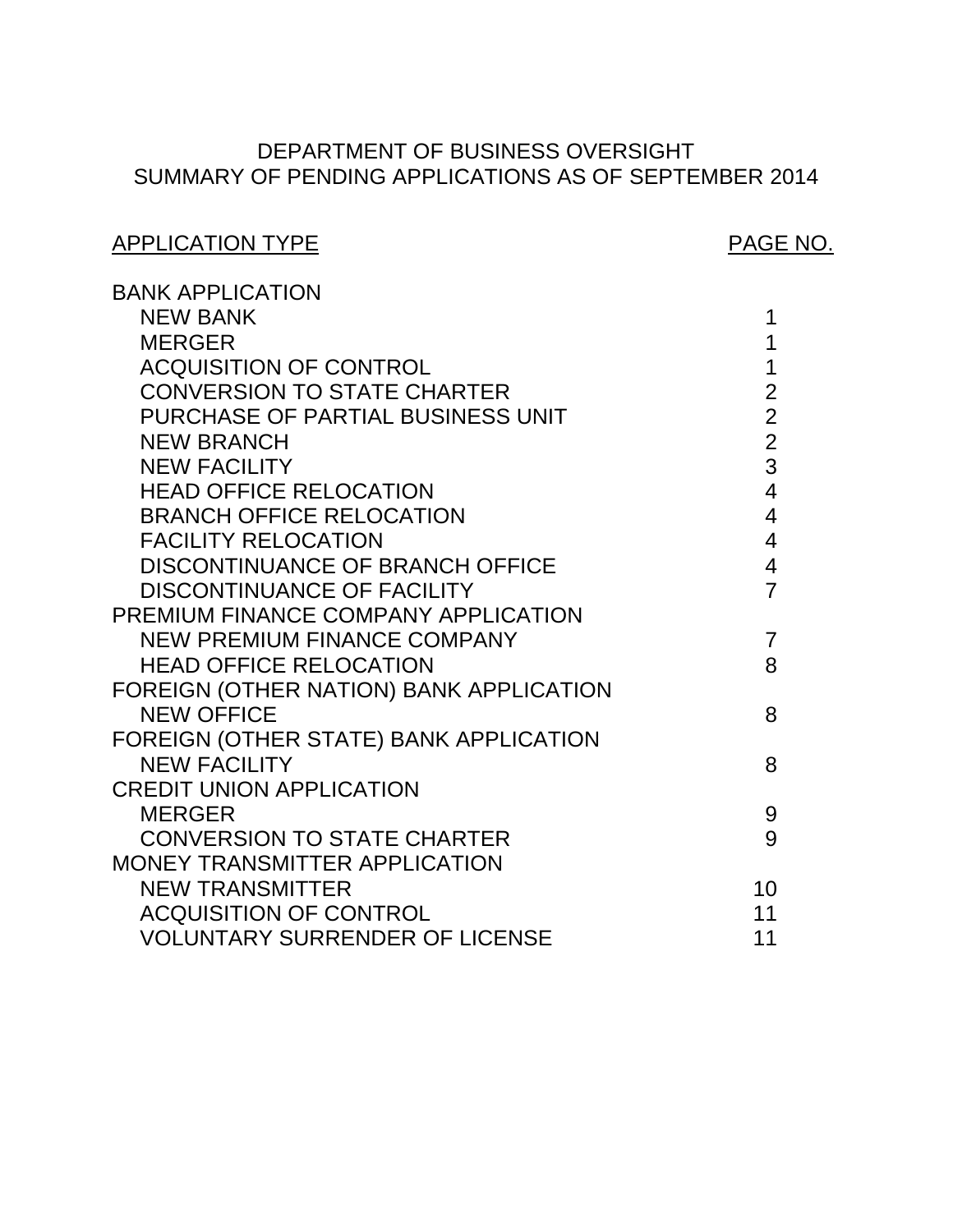#### <span id="page-1-0"></span>**NEW BANK**

#### **Filed: 1**

 SIERRA INTERIM BANK (In connection with the merger of Santa Clara Valley Bank, N.A., Santa Paula, with and into Bank of the Sierra, Porterville) Filed: 8/19/14

#### **MERGER**

#### **Filed: 1 Approved: 2**

1<sup>ST</sup> ENTERPRISE BANK, Los Angeles, to merge with and into CALIFORNIA UNITED BANK, Encino Filed: 8/8/14 Approved: 9/19/14

 NORTH VALLEY BANK, Redding, to merge with and into TRI COUNTIES BANK, Chico Filed: 5/30/14 Approved: 7/18/14

 SANTA CLARA VALLEY BANK, N.A., Santa Paula, to merge with and into BANK OF THE SIERRA, Porterville Filed: 8/19/14

#### **ACQUISITION OF CONTROL**

#### **Filed: 2 Approved: 3**

 CORNERSTONE COMMUNITY BANCORP, to acquire control of CORNERSTONE COMMUNITY BANK FILED: 8/22/14

 JOHN DINAPOLI, JENNIFER DINAPOLI, ET AL., to acquire control of FOCUS BUSINESS BANK Filed: 7/8/14

 PBB BANCORP, to acquire control of PREMIER BUSINESS BANK Filed: 7/23/14 Approved: 8/20/14

 SANG YOUNG LEE, CHUN YOUNG LEE and LEE'S GOLD & DIAMOND IMPORT, INC. to acquire control of PACIFIC CITY BANK Filed: 8/7/14 Approved: 8/21/14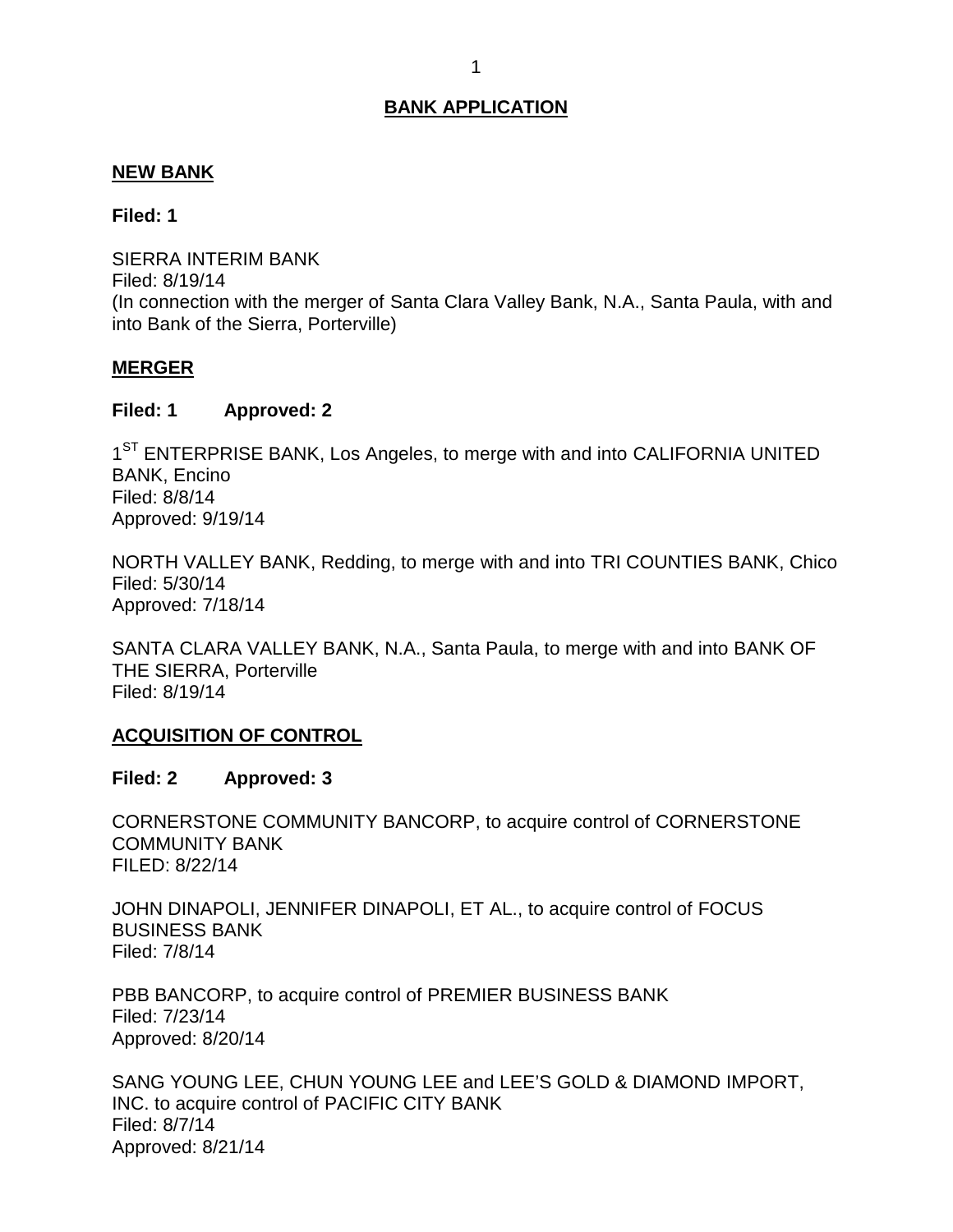## <span id="page-2-0"></span>**ACQUISITION OF CONTROL (Continued)**

 SEACOAST COMMERCE BANC HOLDINGS, to acquire control of SEACOAST COMMERCE BANK Filed: 8/11/14 Approved: 9/29/14

## **CONVERSION TO STATE-CHARTERED MUTUAL SAVINGS ASSOCIATION**

## **Filed: 1**

 MONTEREY CREDIT UNION, to convert to a state-chartered mutual savings association under the name COMMUNITY SAVINGS BANK OF MONTEREY Filed: 9/16/14

## **PURCHASE OF PARTIAL BUSINESS UNIT**

## **Approved: 2**

 AMERICAS UNITED BANK, Glendale, to acquire the Lancaster branch of SILVERGATE BANK, La Jolla Filed: 1/29/14 Approved: 3/10/14

 GRANDPOINT BANK, Los Angeles, to acquire the banking business of WEDBUSH BANK, Los Angeles Filed: 3/7/14 Approved: 5/13/14

## **NEW BRANCH**

**No Objection: 3 Opened: 6** 

 CALIFORNIA BANK & TRUST 520 Capitol Mall, Sacramento, Sacramento County Opened: 9/29/14

 3770 Sepulveda Boulevard, Torrance, Los Angeles County COMMONWEALTH BUSINESS BANK Opened: 9/15/14

 FARMERS & MERCHANTS BANK OF CENTRAL CALIFORNIA #2 Park Plaza, Suite 175, Irvine, Orange County No Objection: 11/25/13 Opened: 3/17/14

 FARMERS & MERCHANTS BANK OF CENTRAL CALIFORNIA 1521 N. Carpenter Road, Building G, Modesto, Stanislaus County No Objection: 11/25/13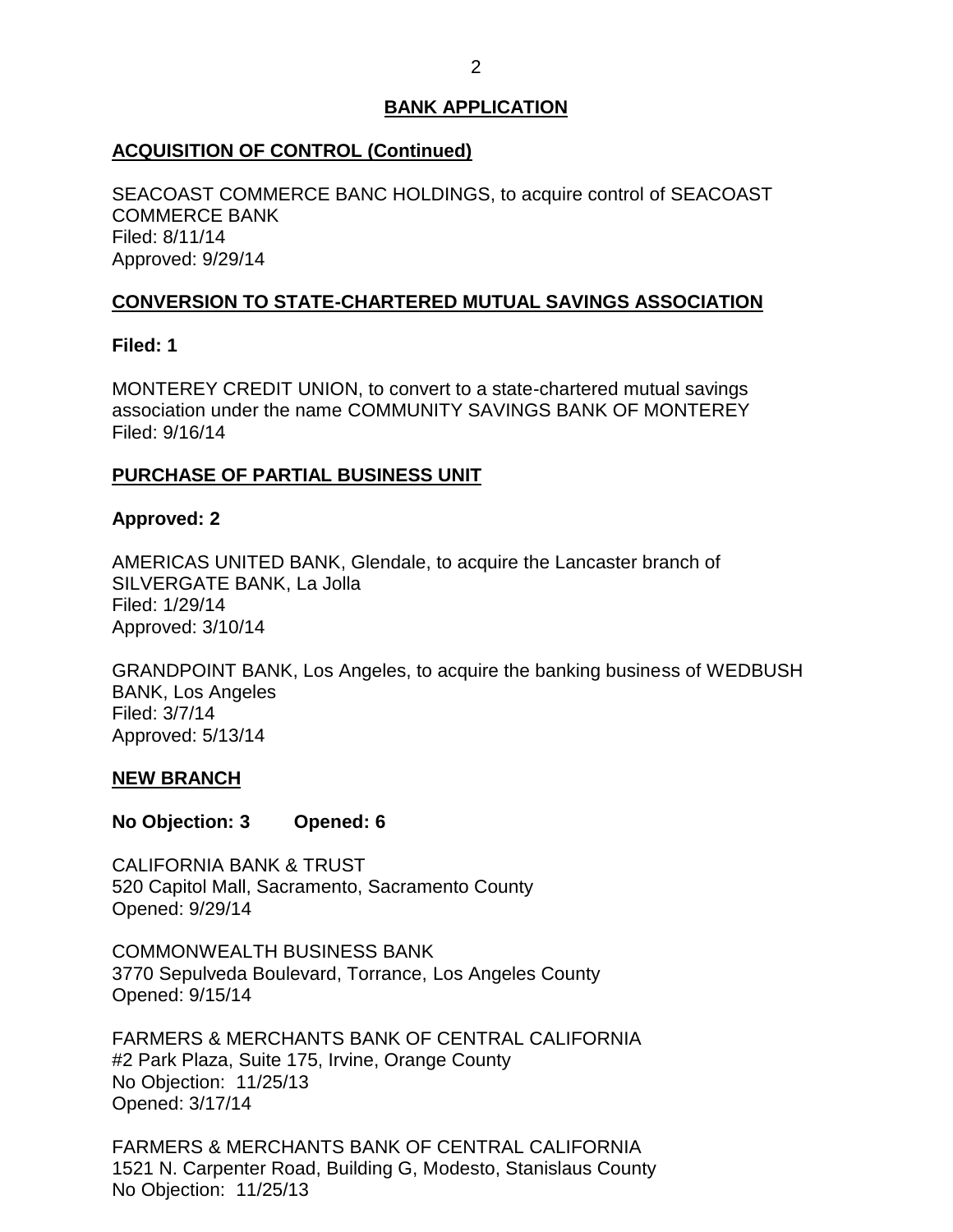#### <span id="page-3-0"></span>**NEW BRANCH (Continued)**

 FIRST CHOICE BANK 12845 Towne Center Drive, Cerritos, Los Angeles County Opened: 9/15/14

 FOLSOM LAKE BANK 2865 Sunrise Boulevard, Rancho Cordova, Sacramento County Opened: 9/22/14

 10000 Harwin Drive, Houston, Harris County, Texas WILSHIRE BANK Opened: 9/22/14

 HERITAGE OAKS BANK 5738 Calle Real, Goleta, Santa Barbara County No Objection: 8/21/14

 18321 Ventura Boulevard, Los Angeles, Los Angeles County No Objection: 8/4/14 PREFERRED BANK

#### **NEW FACILITY**

#### **Opened: 5**

 CALIFORNIA BANK & TRUST 525 University Avenue, Palo Alto, Santa Clara County Opened: 9/25/14

 100 Fillmore Street, Denver, Denver County, Colorado PACIFIC PREMIER BANK Opened: 11/30/13

 SCOTT VALLEY BANK 6680 Graystone Lane, San Jose, Santa Clara County Opened: 9/2/14

 12725 SW Millikan Way, Beaverton, Washington County, Oregon SEACOAST COMMERCE BANK Opened: 9/8/14

 3020 Old Ranch Parkway, Seal Beach, Orange County SILVERGATE BANK Opened: 9/1/14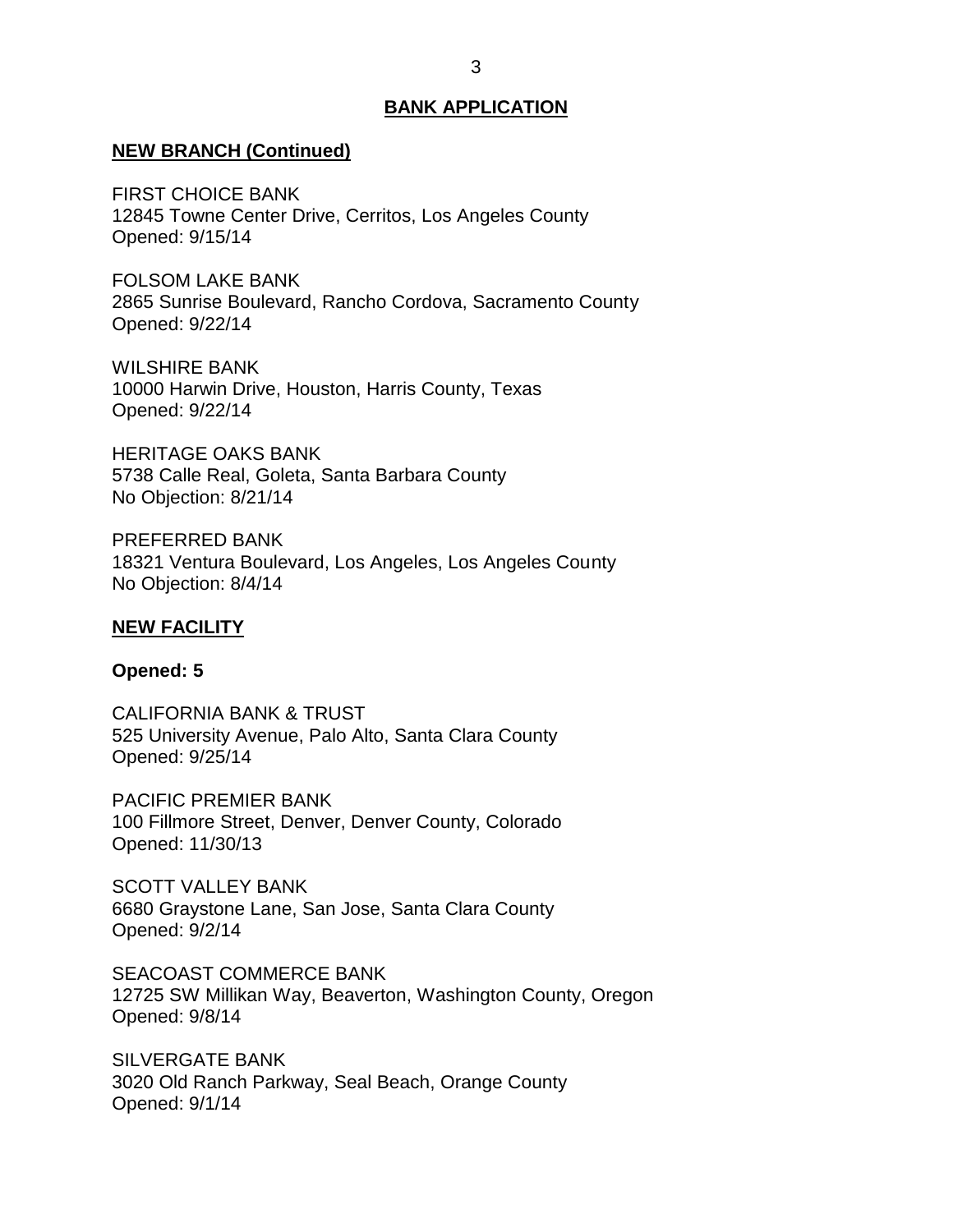#### <span id="page-4-0"></span>**HEAD OFFICE RELOCATION**

#### **No Objection: 1**

 COMMERCIAL BANK OF CALIFORNIA From 695 Town Center Drive, Costa Mesa, to 19752 MacArthur Boulevard, Irvine No Objection: 5/20/14

## **BRANCH OFFICE RELOCATION**

#### **Effected: 1**

 From 18 West Canon Perdido Street, to 1200 State Street, Santa Barbara, Santa FIRST REPUBLIC BANK Barbara County Effected: 9/22/14

## **FACILITY RELOCATION**

#### **Effected: 2**

 FARMERS & MERCHANTS BANK OF CENTRAL CALIFORNIA From 1255 Treat Boulevard, to 1990 N. California Boulevard, Walnut Creek, Contra Costa County Effected: 8/1/14

 From 1310 Southern Avenue, Mesa, to 1543 W. Elliott Road, Gilbert, Maricopa County, PACIFIC WESTERN BANK Arizona Effected: 6/20/14

#### **DISCONTINUANCE OF BRANCH OFFICE**

#### **No Objection: 27 Discontinued: 6**

 2200 Powell Street, Emeryville, Alameda County BANK OF MARIN No Objection: 7/29/14

 BANK OF THE WEST 505 Galvin Road North, Bellevue, Sarpy County, Nebraska No Objection: 4/3/14

 BANK OF THE WEST 1977 Saturn Street, Monterey Park, Los Angeles County No Objection: 9/10/14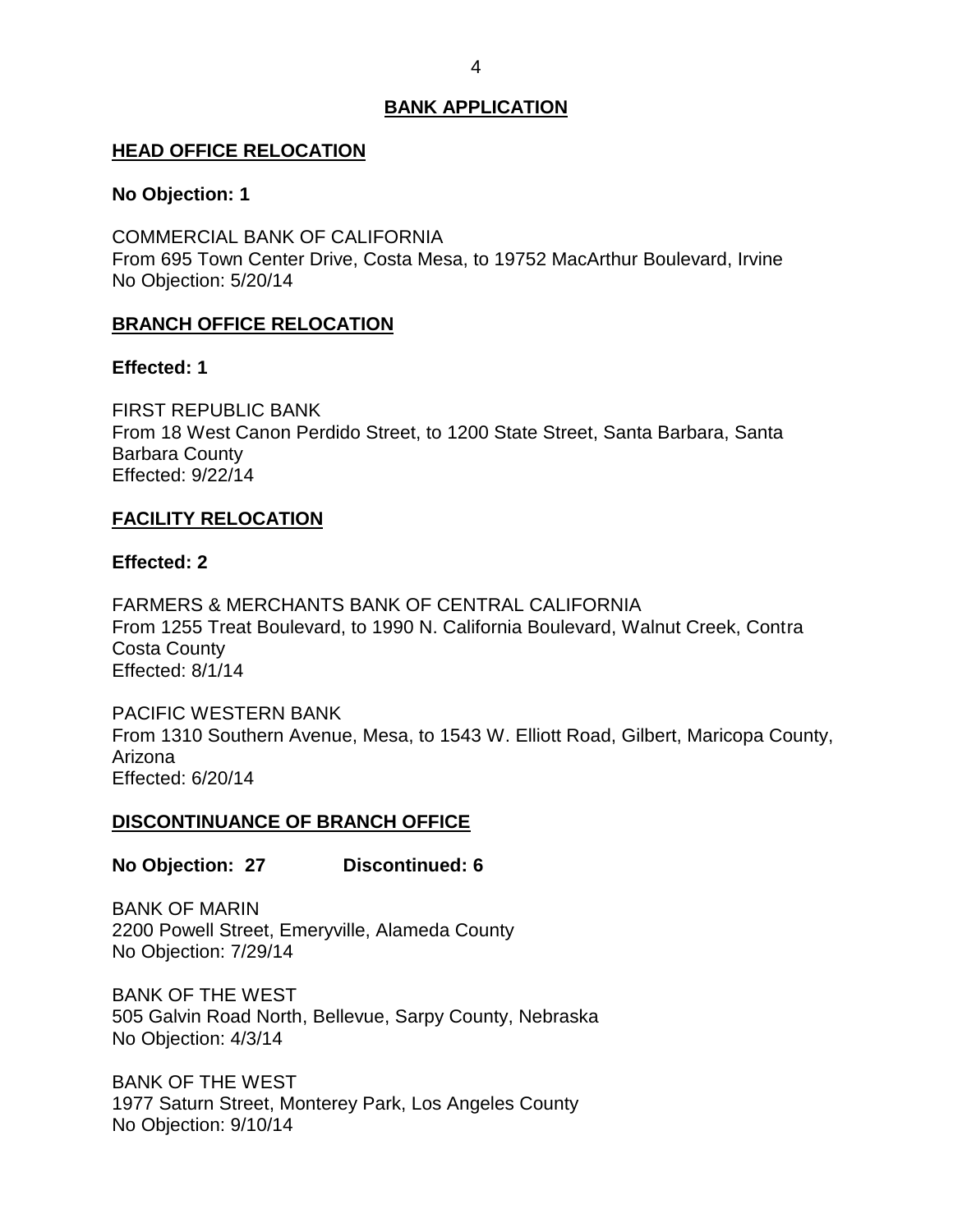#### **DISCONTINUANCE OF BRANCH OFFICE (Continued)**

#### BBCN BANK

- 3581 El Camino Real, Santa Clara, Santa Clara County
- 21080 Golden Spring Drive, Diamond Bar, Los Angeles County
- 31217 Pacific Highway South, Federal Way, King County, Washington

• 1155 N. 130<sup>th</sup> Street, Seattle, King County, Washington No Objection: 6/19/13

 BENEFICIAL STATE BANK 203 Howerton Way SE, Ilwaco, Pacific County, Washington No Objection: 8/6/14

 CALIFORNIA BANK & TRUST 1331 Broadway, Sacramento, Sacramento County No Objection: 4/21/14 Discontinued: 9/29/14

 CALIFORNIA BANK & TRUST 81701 Highway 111, Indio, Riverside County No Objection: 6/16/14

 CALIFORNIA BANK & TRUST 200 South Main Street, Corona, Riverside County No Objection: 7/22/14

 CALIFORNIA BANK & TRUST 1677 E. Palmdale Boulevard, Palmdale, Los Angeles County No Objection: 7/22/14

 CITIZENS BUSINESS BANK 2010 Main Street, Irvine, Orange County No Objection: 5/22/14

CITIZENS BUSINESS BANK

 13792 Bear Valley Road, Victorville, San Bernardino County 495 E. Rincon Street, Corona, Riverside County No Objection: 5/22/14 Discontinued: 9/29/14

 CITIZENS BUSINESS BANK 12380 Hesperia Road, Victorville, San Bernardino County No Objection: 6/23/14

 3632 East Valley Boulevard, Rosemead, Los Angeles County No Objection: 4/15/14 EAST WEST BANK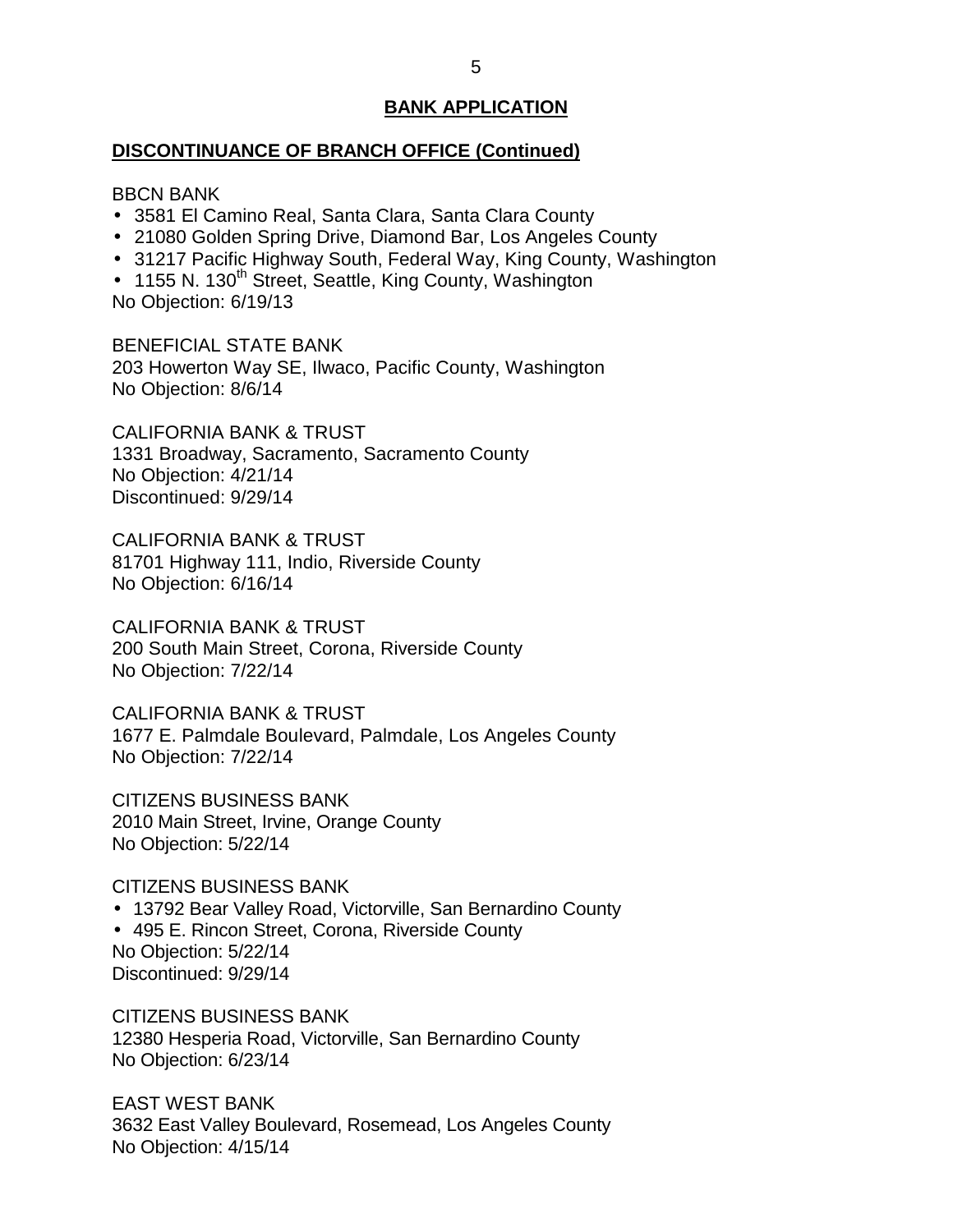## **DISCONTINUANCE OF BRANCH OFFICE (Continued)**

 1715 Lundy Avenue, San Jose, Santa Clara County No Objection: 9/5/14 EAST WEST BANK

 FARMERS & MERCHANTS BANK OF CENTRAL CALIFORNIA 901 N. Carpenter Road, Modesto, Stanislaus County No Objection: 11/25/13

 FARMERS & MERCHANTS BANK OF CENTRAL CALIFORNIA 7272 Franklin Boulevard, Sacramento, Sacramento County No Objection: 9/29/14

 FIRST CHOICE BANK 17414 Carmenita Road, Cerritos, Los Angeles County No Objection: 7/9/14

 157 North McDowell Boulevard, Petaluma, Sonoma County FIRST COMMUNITY BANK No Objection: 1/24/14

 2600 Michelson Drive, Irvine, Orange County No Objection: 9/10/14 GRANDPOINT BANK

#### HERITAGE OAKS BANK

- 2339 South Broadway, Santa Maria, Santa Barbara County
- 9900 El Camino Real, Atascadero, San Luis Obispo County No Objection: 5/7/14

 HERITAGE OAKS BANK 361 Town Center West, Santa Maria, Santa Barbara County No Objection: 5/7/14 Discontinued: 9/16/14

 251 Lytton Avenue, Palo Alto, Santa Clara County No Objection: 7/1/14 LIBERTY BANK Discontinued: 8/29/14

#### OPUS BANK

- 530 W. Bonita Avenue, San Dimas, Los Angeles County
- 3975-B Alton Parkway, Irvine, Orange County No Objection: 6/25/14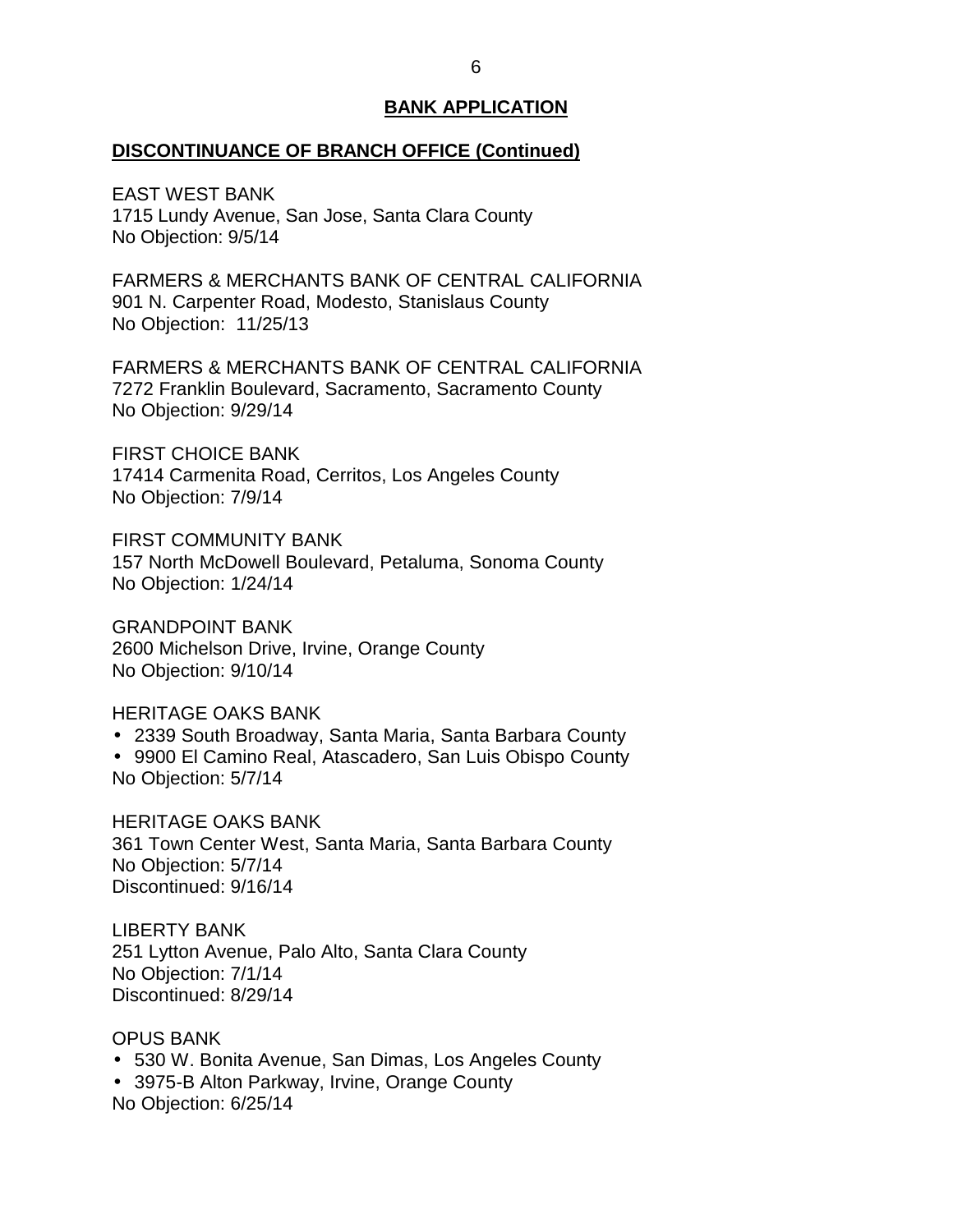#### <span id="page-7-0"></span>**DISCONTINUANCE OF BRANCH OFFICE (Continued)**

 7966 La Mesa Boulevard, La Mesa, San Diego County No Objection: 6/25/14 OPUS BANK Discontinued: 9/26/14

 1811 Oak Street, Bakersfield, Kern County No Objection: 9/2/14 PACIFIC WESTERN BANK

 3671 E. Fairview, Meridian, Ada County, Idaho No Objection: 7/30/14 SUNWEST BANK

 1515 Dana Drive, Redding, Shasta County No Objection: 6/11/14 TRI COUNTIES BANK

#### **DISCONTINUANCE OF FACILITY**

#### **No Objection: 3 Discontinued: 1**

 Unit 5415, Shun Hing Square, No. 5002 Shennan Road East, Luoho District, Shenzhen, Guangdong Province, China No Objection: 3/26/14 EAST WEST BANK

 FARMERS & MERCHANTS BANK OF CENTRAL CALIFORNIA 1990 N. California Boulevard, Walnut Creek, Contra Costa County No Objection: 7/31/14

 HERITAGE OAKS BANK 5738 Calle Real, Goleta, Santa Barbara County No Objection: 8/21/14

 950 W. Bannock Street, Boise, Ada County, Idaho SEACOAST COMMERCE BANK Discontinued: 9/1/14

## **PREMIUM FINANCE COMPANY APPLICATION**

## **NEW PREMIUM FINANCE COMPANY**

**Filed: 2** 

 BAIL PREMIUM FINANCING 9025 Wilshire Boulevard, Beverly Hills, Los Angeles Filed: 2/3/14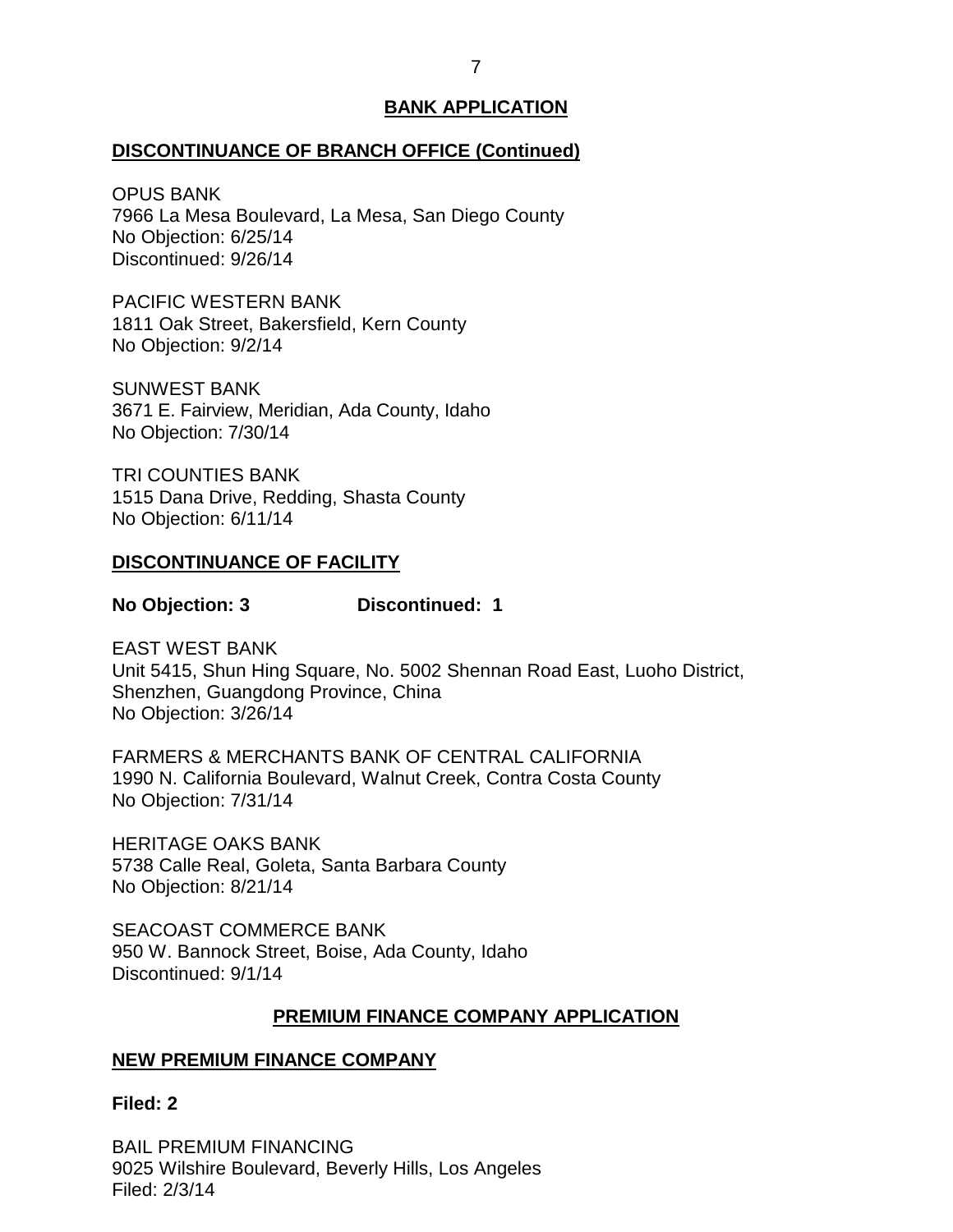## **PREMIUM FINANCE COMPANY APPLICATION**

## <span id="page-8-0"></span> **NEW PREMIUM FINANCE COMPANY (Continued)**

 PREMIUM HUB, INC. 660 Newport Center Drive, Newport Beach, Orange County Filed: 9/10/14

## **HEAD OFFICE RELOCATION**

## **Effected: 1**

 CYPRESS PREMIUM FUNDING, INC. From 30448 Rancho Viejo Road, San Juan Capistrano, to 28202 Cabot Road, Laguna Niguel, Orange County Approved: 8/26/14 Effected: 9/1/14

## **FOREIGN (OTHER NATION) BANK APPLICATION**

## **NEW OFFICE**

## **Approved: 2**

 City of Beverly Hills, Los Angeles County (Representative Office) BANK HAPOALIM B.M. Filed: 4/25/14 Approved: 6/24/14

 TAIPEI FUBON COMMERCIAL BANK CO., LTD. City of San Jose, County of Santa Clara (Representative Office) Filed: 11/18/13 Approved: 1/13/14

## **FOREIGN (OTHER STATE) BANK APPLICATION**

## **NEW FACILITY**

Filed: 1 **Approved: 1** No Objection: 4

 DUNHAM TRUST COMPANY 10251 Vista Sorrento Parkway, San Diego, San Diego County (Facility – Uninsured Trust Company) Filed: 9/26/14

 RELIANCE TRUST COMPANY OF DELAWARE 444 South Flower Street, Los Angeles, Los Angeles County (Facility – Uninsured Trust Company) Filed: 3/18/13 Approved: 3/25/14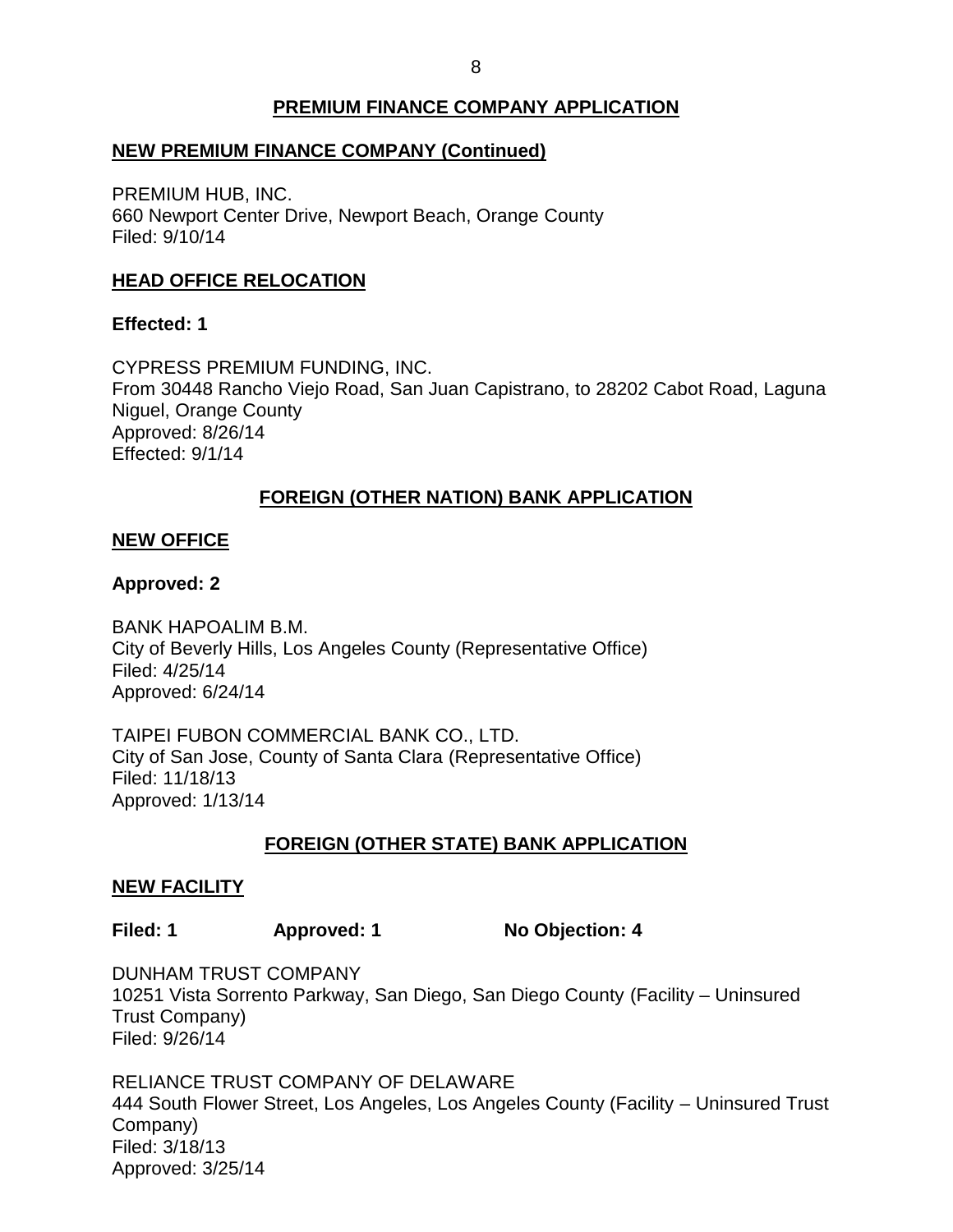## **FOREIGN (OTHER STATE) BANK APPLICATION**

## <span id="page-9-0"></span> **NEW FACILITY (Continued)**

UBS BANK USA

- 555 California Street, San Francisco, San Francisco County (Facility Insured Bank)
- 2029 Century Park East, Century City, Los Angeles County
- 301 East Ocean Boulevard, Long Beach, Los Angeles County
- 725 S. Figueroa Street, Los Angeles, Los Angeles County

No Objection: 12/10/12

## **CREDIT UNION APPLICATION**

## **MERGER**

## **Filed: 3 Effected: 1**

 CALIFORNIA CENTER CREDIT UNION, Ontario, to merge with and into CREDIT UNION OF SOUTHERN CALIFORNIA, Brea Filed: 8/8/14

 SOUTH WESTERN FEDERAL CREDIT UNION, La Habra, to merge with and into Filed: 3/10/14 CREDIT UNION OF SOUTHERN CALIFORNIA, BREA

 WESTERN VALLEY FEDERAL CREDIT UNION, Roseville, to merge with and into CALIFORNIA COMMUNITY CREDIT UNION, Sacramento Filed: 5/12/14 Approved: 9/23/14 Effected: 9/23/14

 WESTSIDE EMPLOYEES FEDERAL CREDIT UNION, Santa Monica, to merge with and into, SOUTHLAND CREDIT UNION, Los Alamitos Filed: 1/23/14

## **CONVERSION TO STATE CHARTER**

## **Filed: 1**

 GLENDALE AREA SCHOOLS FEDERAL CREDIT UNION, Glendale, to convert to a state-chartered credit union under the name GLENDALE AREA SCHOOLS CREDIT UNION Filed: 8/22/14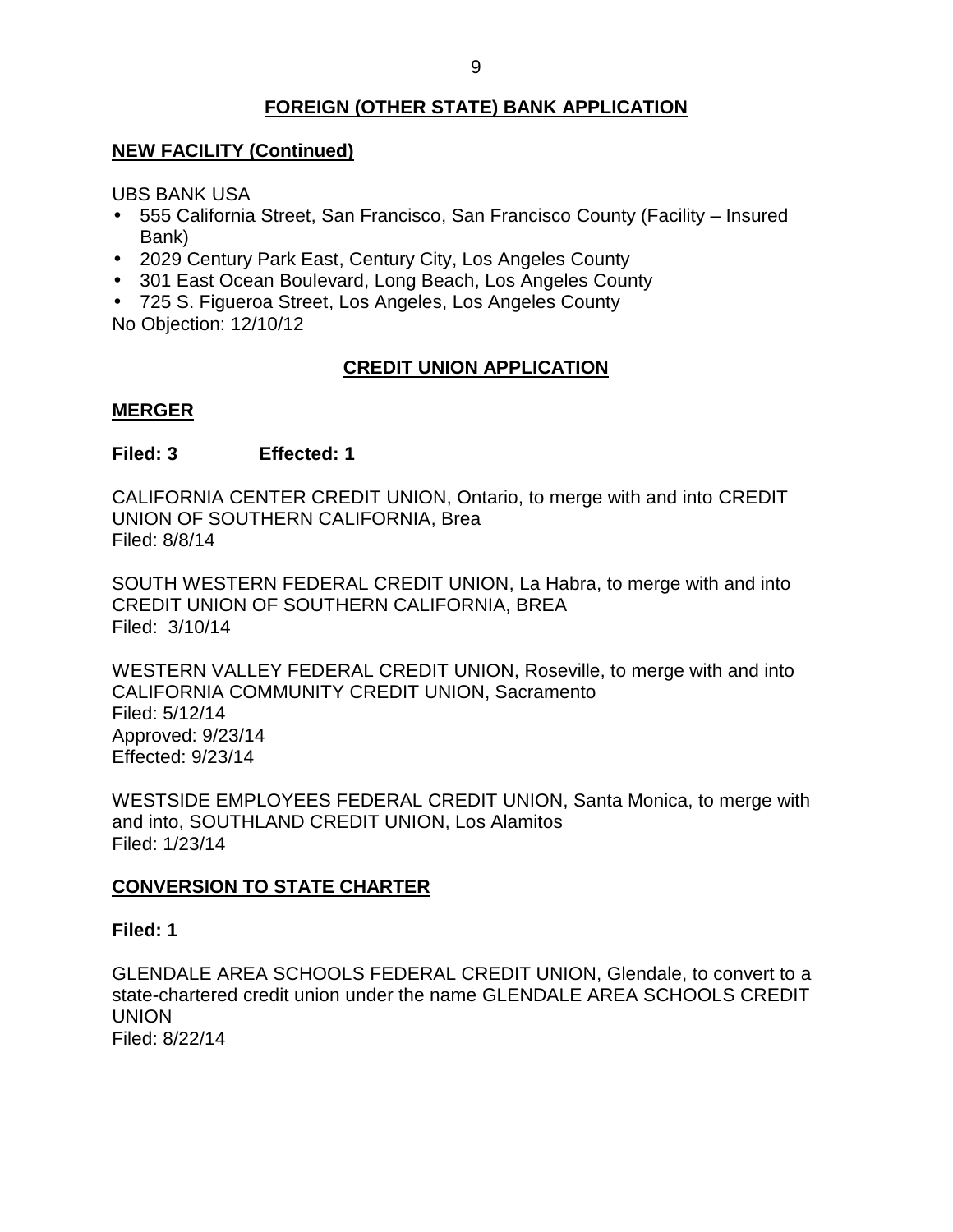#### **MONEY TRANSMITTER APPLICATION**

#### <span id="page-10-0"></span>**NEW TRANSMITTER**

## **Filed: 9 Approved: 3 License Issued: 1**

BANCBOX, INC. Filed: 12/3/13 Approved: 5/15/14

 GCA MTL, LLC Filed: 5/16/14

 HSI USA INC., AKA HYPERWALLET Filed: 1/6/14

KUAPAY, INC. Filed: 5/24/13

LIBERTADCARD, INC. Filed: 5/13/11 Approved: 11/15/11

MONEYTUN LLC Filed: 1/6/14

OBOPAY, INC. Filed: 6/28/11 Approved: 9/19/12

REALPAGE PAYMENTS SERVICES LLC Filed: 9/19/14

TIMESOFMONEY, INC. Filed: 6/10/14

TRANS-FAST REMITTANCE INC. Filed: 7/10/14

 License Issued: 9/26/14 TRANSFERMATE INC. Filed: 9/11/13 Approved: 7/16/14

VENMO LLC Filed: 9/22/14

ZENPAY, INC. Filed: 4/2/14